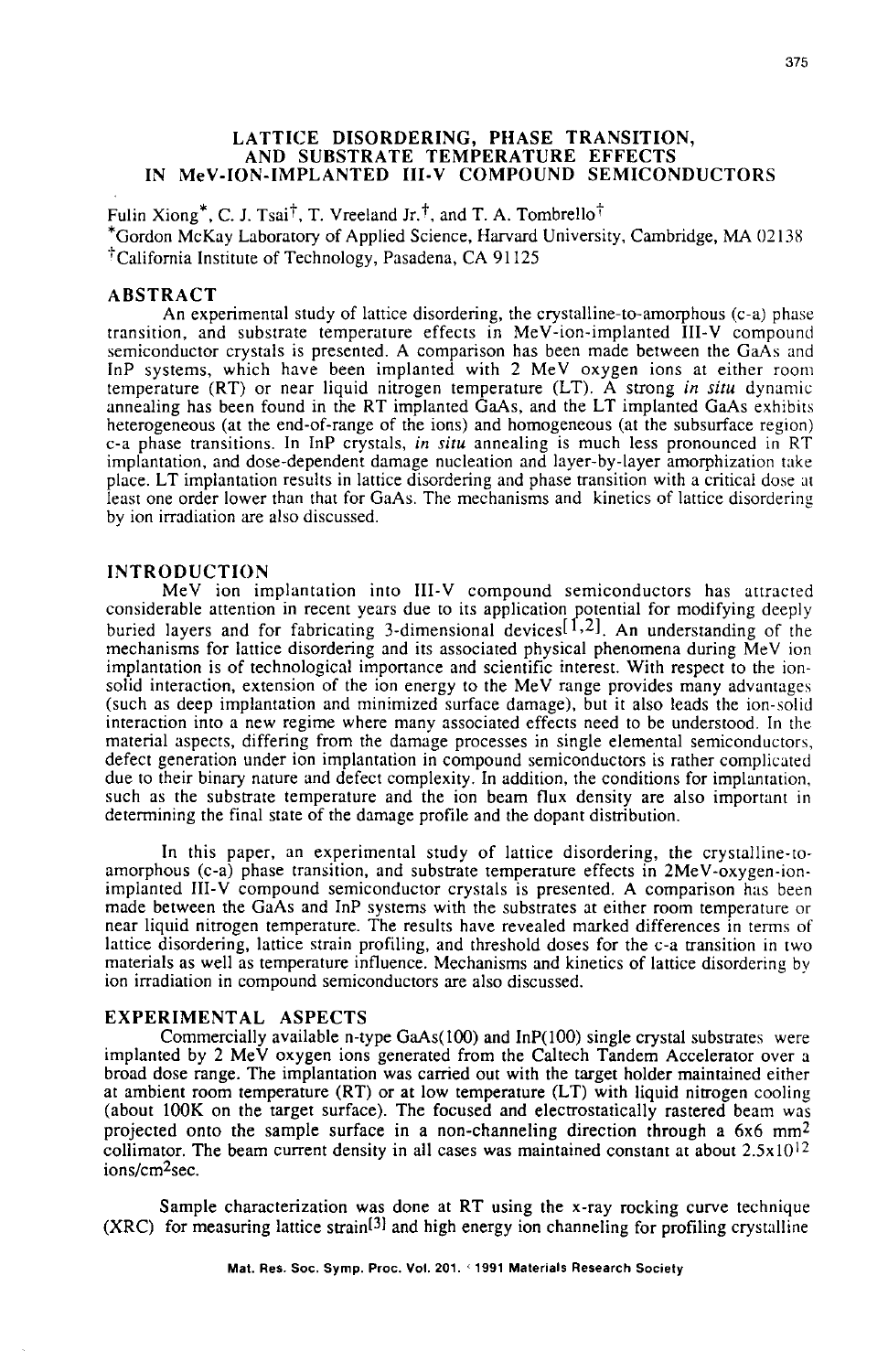damage and the defect distribution<sup>[4]</sup>. Based on Bragg diffraction, the XRC gives a measure of the change of x-ray diffraction intensity (reflecting power) vs. angle in the vicinity of a Bragg peak due to lattice strain and crystal imperfections. Symmetrical (400) diffraction was used for perpendicular strain measurement. The profiles of lattice strain and the crystalline damage parameter (which accounts for the standard deviation of a Gaussian distribution of atomic displacement of lattice atoms from their regular sites) were obtained by deconvolution of experimental XRCs with the dynamical diffraction model<sup>[5,6]</sup>. Channeling RBS (CRBS) measurements were carried out either at the Caltech Tandem Accelerator Laboratory (for GaAs) with 4 MeV He ions and a detection angle of 1400, or at the Laboratory of Cambridge Accelerator for Materials Science (for InP) with 3 MeV He ions and a detection angle at 1750\_ The beam was incident on the sample along the surface normal for channeling measurements and 7° off for random spectra. A quantitative estimation of lattice disordering induced by ion implantation can be derived from the net dechanneling yield  $\chi$ , defined as  $\chi = (C_i-C_0)/(C_f-C_0)$ , where C<sub>i</sub>, C<sub>o</sub>, and C<sub>r</sub> are dechanneling yields of an implanted sample, a virgin sample, and a random spectrum.

## **RESULTS**

Two sets of channeling spectra from RT and LT implanted GaAs samples are plotted in figure I. There exist two distinct damaged regions: the heavy damaged region, ranging from 1 µm to 2 µm deep below the surface, and the light damaged region ranging within the first 1 µm near the surface. Appearance of these two regions is characteristic of MeV ion implantation, differing from low energy (keV) ion implantation where the heavy damage region dominates in the whole implanted surface layer. Fig. 1 illustrates clearly the evolution of lattice disorder in these two regions as a function of the implantation dose, as well as the effect of the influence of temperature.Lattice disorder increases markedly with the implantation dose, especially in the LT implanted samples. Figure 2 plots the net dechanneling yields as a function of the dose within the highly disordered region as indicated in Fig. I. In the low dose regime  $(10^{13} \text{ to } 10^{14} / \text{cm}^2)$ , lattice damage accumulates with dose,

D, as  $\chi = cD^n$ , with n having a value around 1. This indicates that the lattice disordering in the low dose regime increases linearly with the dose with little damage overlap and defect recombination. In the high dose regime, the lattice damage reaches a saturation state, differing at the different temperatures. In LT implantation (Fig. la), lattice disorder saturated at 100%, indicating heterogenous amorphization taking place with threshold dose around  $1x10^{15}$ ions/cm<sup>2</sup>. The thickness of the amorphous layer



Figure I. Channeling RBS spectra from GaAs implanted with 2 MeV oxygen ions (a) LT and (b) at RT with doses marked.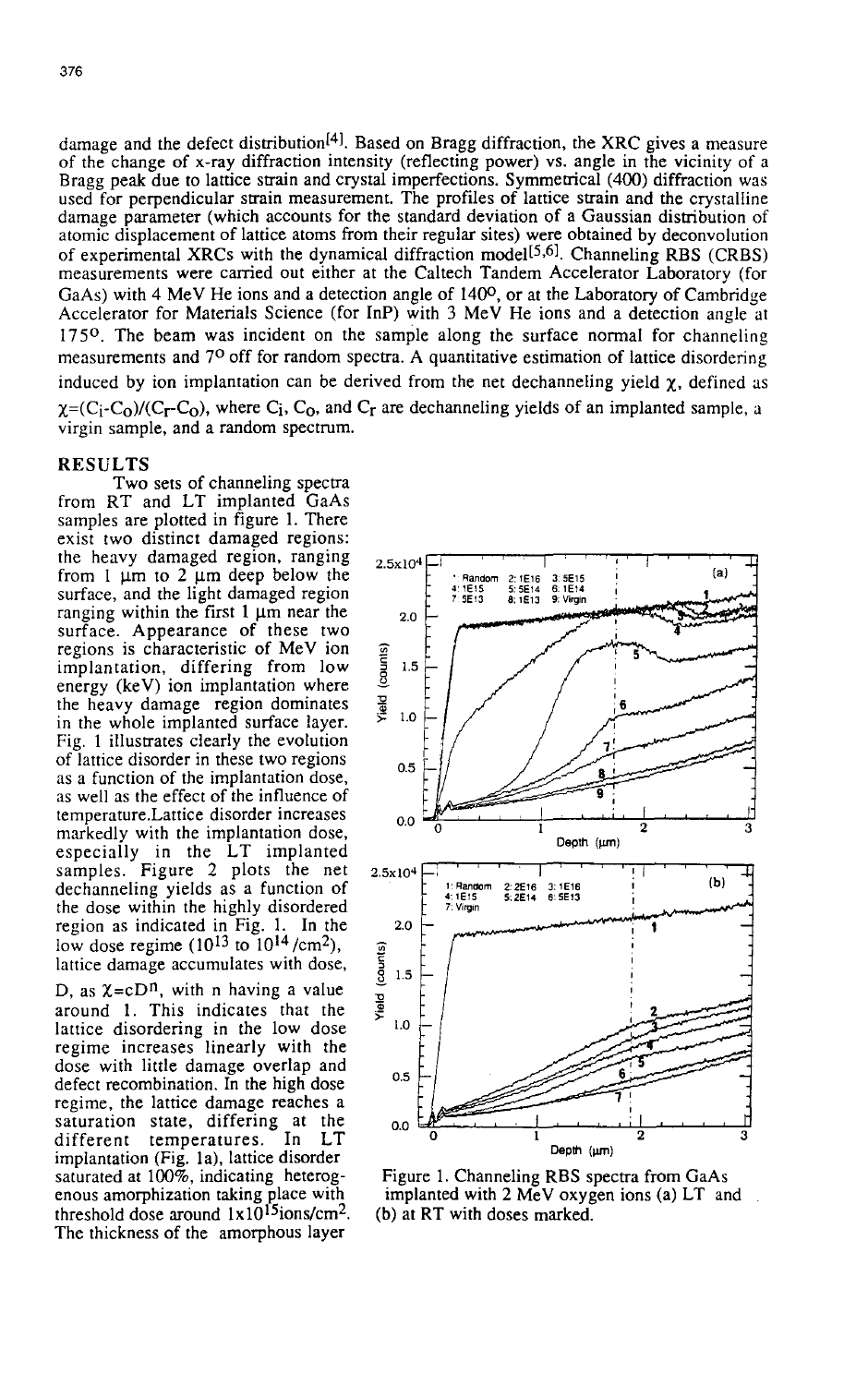increases as the dose increases. In the RT implantation (Fig. lb), lattice disorder is much less pronounced, with a saturation level at about 30%. This indicates that strong in-situ<br>annealing takes place during place during  $\frac{1}{10}$ <br>sult. only a small  $\frac{1}{10}$ implantation. As a result, only a small  $\alpha$ <br>amount of lattice disorder is sustained  $\alpha$ <br>after implantation. No c-a transition<br>was observed at doses up to  $2 \times 10^{16}$ <br>ions/cm<sup>2</sup>. Such an in situ annealing  $\alpha$ <br>effect ha amount of lattice disorder is sustained after implantation. No c-a transition was observed at doses up to  $2x10^{16}$  ions/cm<sup>2</sup>. Such an in situ annealing effect has also been observed in Me $\tilde{V}$ Si ion implantation<sup>[7]</sup>. In the Subsurface region, lattice damage  $\frac{5}{2}$ subsurface region, lattice damage<br>accumulates very slowly with increasing dose since nuclear damage is minimized in this region. However, for LT implantation, the lattice damage accumulates quick enough so that a homogeneous c-a transition takes place with a threshold dose at about 5xJOl5 ions/cm2. While for RT implantation, this region maintains minimal disorder .



Figure 2. The net dechanneling ratio in the heavy damage region as a function of the ion dose in 2 MeV oxygen ion implanted GaAs. The data are taken from figure I.

MeV ion implantation into InP exhibits markedly different features from GaAs in terms of dose-dependent evolution of damage production and amorphization. Figure 3 shows two sets of CRBS spectra from InP samples. Though two distinct damaged regions are still clearly distinguishable at low doses with the surface region having minimal lattice disorder. production of lattice disorder under the same implantation condition is much more efficient in InP than in GaAs. At LT implantation (Fig. 3a), the threshold for amorphization is around  $5x10^{13}$  ions/cm<sup>2</sup>, one order of magnitude lower than in the case of GaAs. The entire implanted area goes quickly through the c-a transition at a dose of  $2x10^{14}$  ions/cm<sup>2</sup>. In RT implantation (Fig.3b), the in situ self-annealing becomes much less pronounced. In contrast to GaAs, the ion implantation induced c-a transition in InP takes place at a dose of  $5x10^{14}$ ions/cm2. The RBS dechanneling yield saturation extends towards the surface as the ion dose increases, indicating the amorphous region proceeds a layer-by-layer growth.



Figure 3. Channeling RBS Spectra from 2 MeV-oxygen-ion-implanted InP: (a) LT implanted and (b) RT implanted, with doses marked.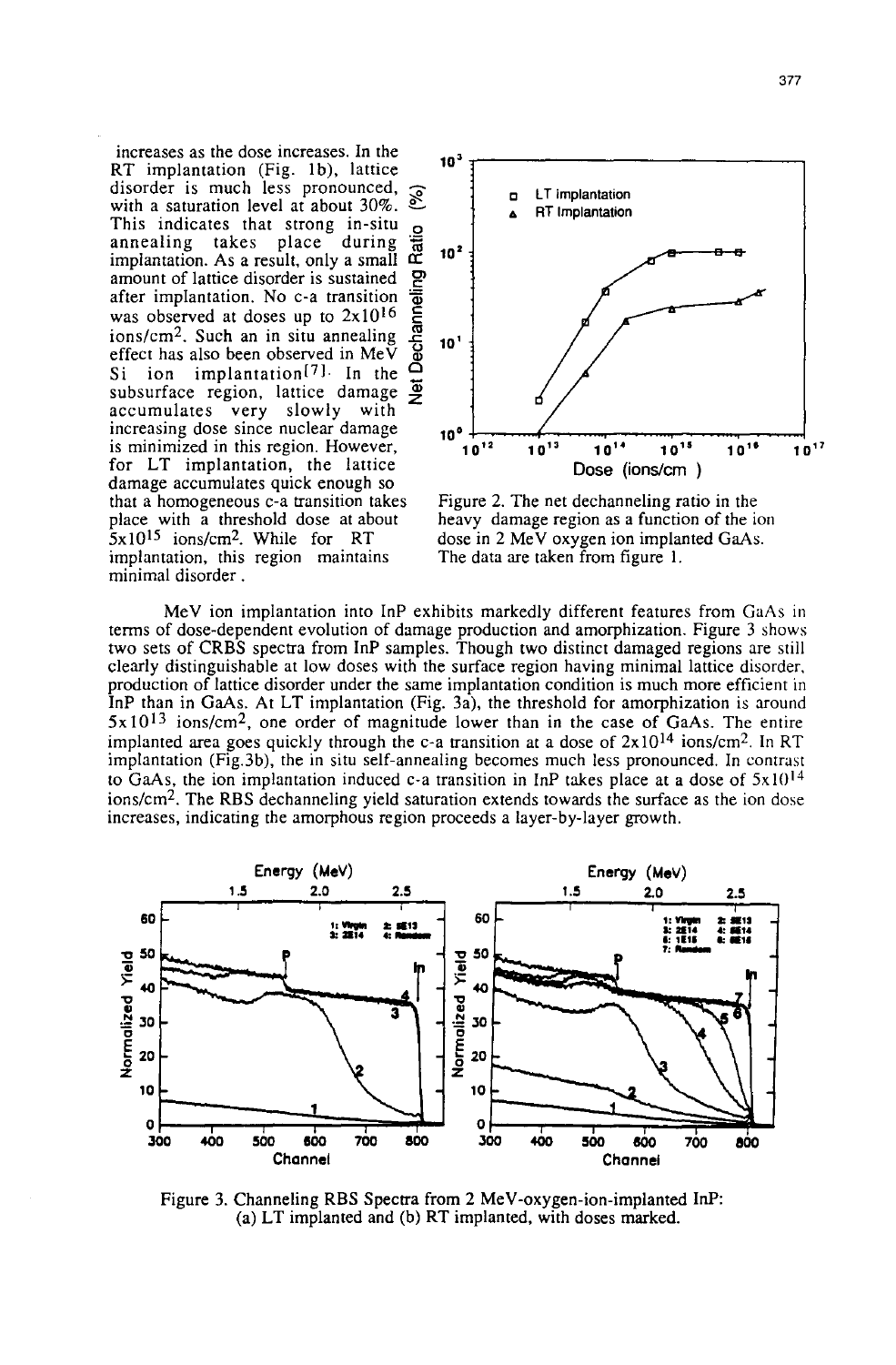

Figure 4. X-ray rocking curves (on the left,) and strain profiles (on the right) of 2-MeV-oxygen-ion- implanted GaAs with ion doses of (a)  $2x10^{14}$  and (b)  $5x10^{15}$  ions/cm<sup>2</sup> at RT, (c)  $1x10^{14}$  and (d)  $5x10^{15}$  ions/cm<sup>2</sup> at LT.h On the left: the cross points are experimental and the solid curves are calculated. On the right: the solid curves are strain profiles and dotted curves the damage profiles.

In agreement with the CRBS results, XRC measurements have also revealed similar differences between GaAs and InP target materials as well as a similar temperature effect. Figure 4 gives a few XRCs ( on the left hand side ) taken from GaAs samples at two implantation doses and two different temperatures. The corresponding profiles of the perpendicular lattice strain and damage parameter (on the right hand side) are obtained by fits of the calculated XRCs to the corresponding experimental curves. The XRCs show a negative angular shift, indicating a positive strain build-up, i. e. lattice expansion, in the ion implanted region. Distribution of this strain field at low doses implantation (Fig. 4a and 4c) follows the lattice damage profiles measured by CRBS. It reaches a saturation level as the dose increases, until a uniform strain field builds up in the entire implanted layer (Fig. 4b). However, in LT implantation, the strain is subjected to better local confinement in the depth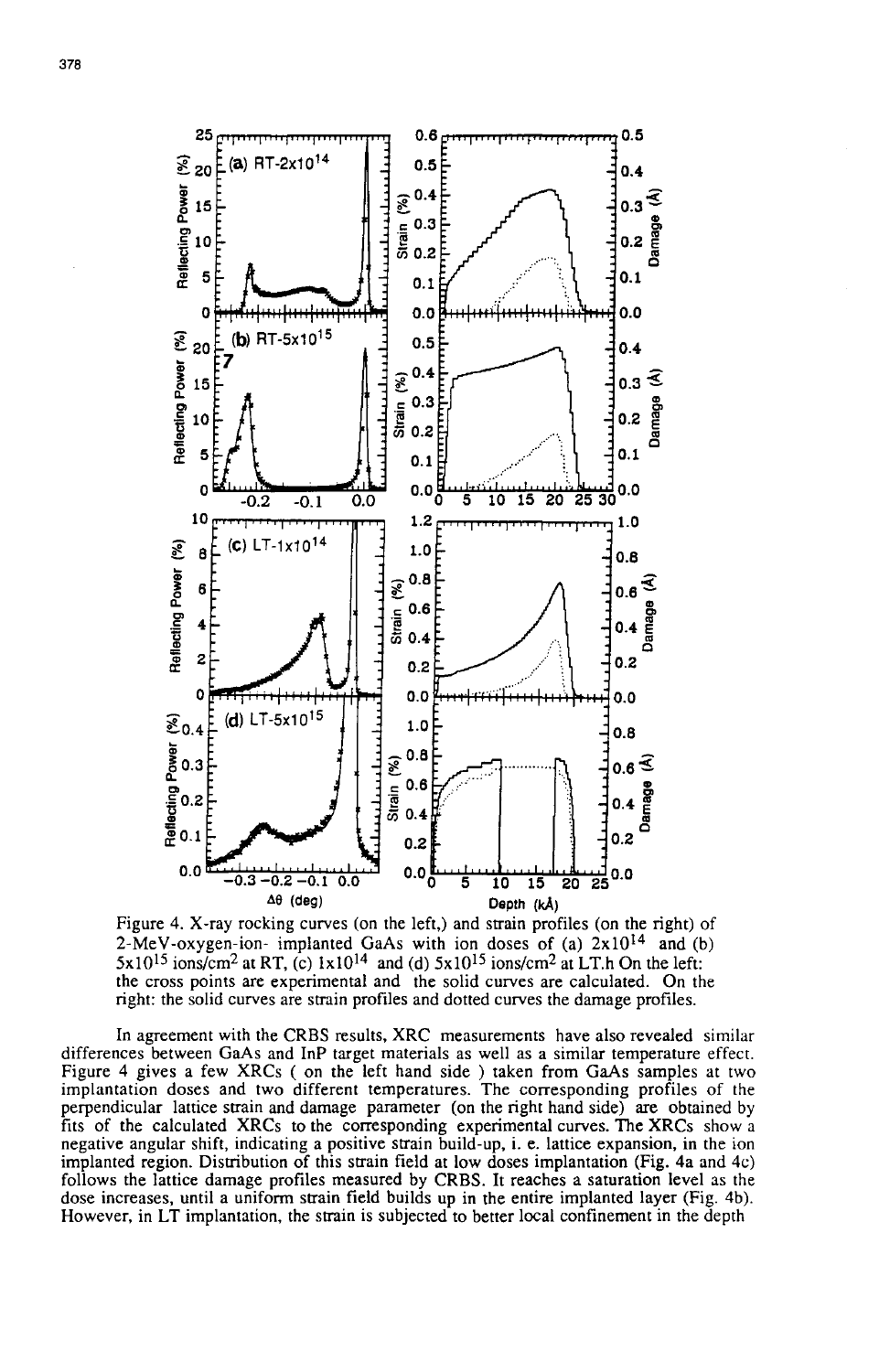

Figure S. X-ray rocking curves of 2 MeV-oxygen-ion-implanted InP: (a) RT implanted and (b) LT implanted. Notice that the positive angular shifts are shown, indicating negative lattice strain produced in the samples.

distribution due to the "freeze-in" effect on implantation-created defects. When the damage parameter is high enough, the c-a transition takes place, where no lattice strain exhibits (Fig. 4c). No such transition can be seen in RT implantation, consistent with the CRBS results. Differences between RT and LT implantation are also exhibited in terms of x-ray reflecting intensity (15% in RT and  $0.15\%$  in LT), which is correlated with the change of the damage parameter, and the angular shift of the strain peak, which gives the magnetitude of the lattice strain (0.4% in RT and 0.8% in LT). More detailed analysis has been presented elsewhere<sup>[8]</sup>. Figure S shows a few XRCs taken from InP samples. Surprisingly, a positive angular shift is present, indicating a negative lattice strain building-up in the implanted layers. However, the magnitude of this strain field is also very small, less than 0.1 %. These phenomena have been observed by MeV nitrogen and chlorine ion implantation<sup>[9,10]</sup>. Comparing with GaAs, RT implanted InP samples (Fig. Sa) have features similar to the LT implanted GaAs. As the dose increases, the angular shift ( i.e. the lattice strain) increases, while the intensity of the strain peak decreases, indicating that lattice damage increases and amorphization takes place. In LT implanted samples (Fig. Sb), the lattice strain builds up very quickly, even at a very low dose. At a dose of  $2x10^{14}$  ions/cm<sup>2</sup>, the strain peak disappears leaving a broadened, lower intensity, asymmetric substrate peak. This implies that the whole implanted layer has undergone the c-a transition, in agreement with the CRBS results.

### DISCUSSION

During MeV ion implantation, interactions between the incident energetic ions and the lattice atoms take place as the ions penetrate the sample. Near the end-of-range (EOR) of the ions, collisions between the ion and the nucleus of the lattice atoms in the low energy regime causes atomic displacements, resulting in direct structural damage to the lattice. In the surface region, interactions of the ions with electrons of lattice atoms in the high energy regime lead to massive ionization of the lattice and kinetic energy loss of the ions. Instead of direct structural damage to the lattice, electronic ionization induces thermal heating and stimulates interaction and diffusion of implantation-created lattice defects, displaced atoms and implants. We trefer to these two processes as the nuclear spike damage and the electronic spike damage. They create two distinct damaged regions as are revealed by CRBS. Thus, the lattice disordering process during MeV ion implantation can be classified into two primary categories: 1) defect generation and amorphization by the nuclear spike damage and 2) defect diffusion and recombination due to the associated electronic spike damage and other thermal effects. The final state of lattice disorder and the defect characteristics after implantation are the result of competition between these two processes. In III-V compound semiconductors, their binary nature makes the implantation damage process much more complicated than that in elemental semiconductors. The differences in the physical properties of two sublattice atoms (mass, atomic number, atomic size, and electronic negativity, etc.) imply that the ion-lattice interaction cross section, defect generation rate, maximum kinetic energy transfer, and range distribution of displaced atoms for each type of sublattices may be